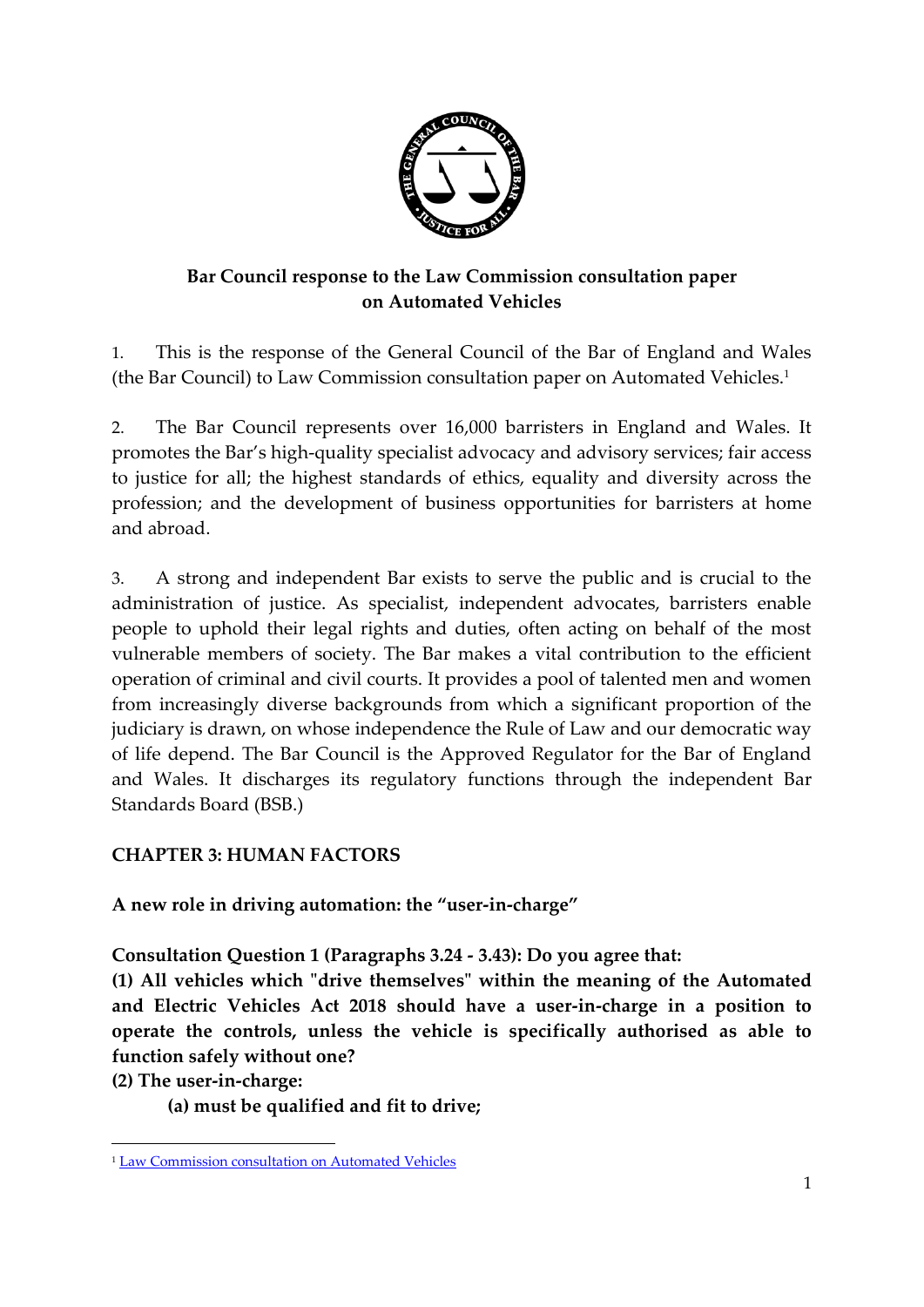**(b) would not be a driver for purposes of civil and criminal law while the automated driving system is engaged; but**

**(c) would assume the responsibilities of a driver after confirming that they are taking over the controls, subject to the exception in (3) below?**

**(3) If the user-in-charge takes control to mitigate a risk of accident caused by the automated driving system, the vehicle should still be considered to be driving itself if the user-in charge fails to prevent the accident.**

4. All agreed – for the tentative reasons given by the Commission.

## **Consultation Question 2 (Paragraph 3.45): We seek views on whether the label "user-in-charge" conveys its intended meaning.**

5. We cannot conceive a better label at this stage. The label "user -in -charge" conveys its intended meaning because the person who is given the label must be 'qualified' and 'fit' to drive and also be responsible for all the matters that do not relate to the dynamic driving task such as insurance and maintenance requirements. These factors connote that the person is 'using' the vehicle and, in fact, is also 'in charge' of it.

## **Consultation Question 3 (Paragraphs 3.47 - 3.57): We seek views on whether it should be a criminal offence for a user-in-charge who is subjectively aware of a risk of serious injury to fail to take reasonable steps to avert that risk.**

6. Yes – it should be a criminal offence. We tentatively take the view that failure to make this a criminal offence could result in a gap in the law where actions by the user -in- charge merit criminal penalisation. The fact that subjectivity may be difficult to distinguish from objectivity should not be a barrier to such criminalisation. Ultimately this would be a matter for the courts to determine and they are used to doing this in other areas of the criminal law. Further, the developer could also be made criminally liable in such circumstances where its system is not fully safe.

## **When would a user-in-charge not be necessary?**

**Consultation Question 4 (Paragraphs 3.59 - 3.77): We seek views on how automated driving systems can operate safely and effectively in the absence of a user-in-charge.**

7. We are unable to add to the conclusions of the Commission as set out in paragraphs 3.76 and 3.77 of the consultation paper. A further matter which the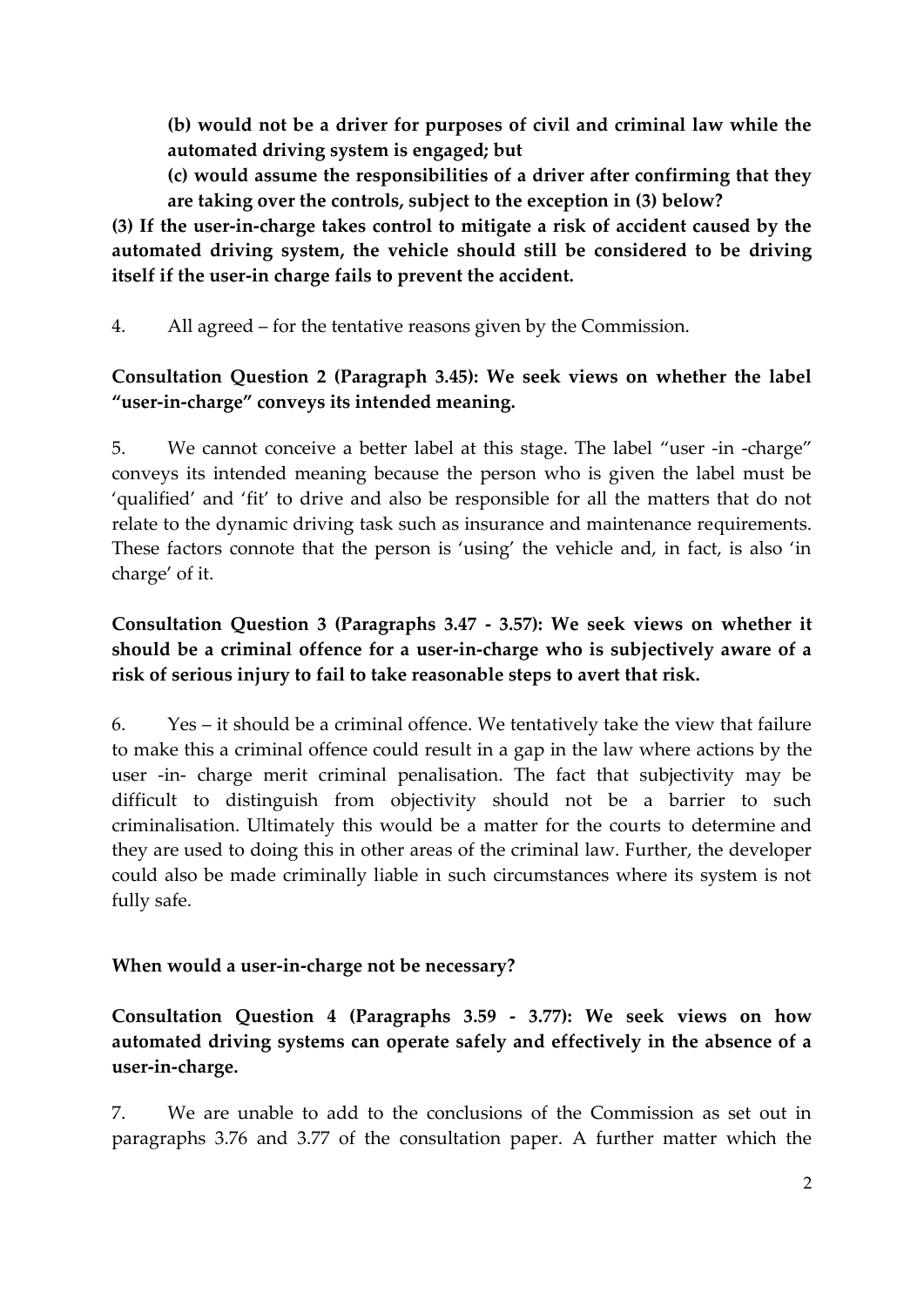Commission may wish to consider in due course is the potential for law enforcement agencies to seek powers to take control of such vehicles – for example to deal with the aftermath of an accident or to move vehicles which are causing an obstruction. The circumstances in which this could be done would need to be carefully considered.

# **Consultation Question 5 (Paragraphs 3.59 - 3.77): Do you agree that powers should be made available to approve automated vehicles as able to operate without a user-in-charge?**

8. We are unable to add to the conclusions of the Commission as set out in paragraphs 3.76 and 3.77 of the consultation paper.

# **When should secondary activities be permitted?**

**Consultation Question 6 (Paragraphs 3.80 - 3.96): Under what circumstances should a driver be permitted to undertake secondary activities when an automated driving system is engaged?**

9. Our tentative view is that secondary activities should not be permitted unless the vehicle can achieve a minimal risk condition without human intervention.

**Consultation Question 7 (Paragraphs 3.80 - 3.96): Conditionally automated driving systems require a human driver to act as a fallback when the automated driving system is engaged. If such systems are authorised at an international level: (1) should the fallback be permitted to undertake other activities? (2) if so, what should those activities be?**

10. See answer to Question 6 above.

# **CHAPTER 4: REGULATING VEHICLE STANDARDS PRE-PLACEMENT A new safety assurance scheme**

**Consultation Question 8 (Paragraphs 4.102 - 4.104): Do you agree that: (1) a new safety assurance scheme should be established to authorise automated driving systems which are installed:** 

- **(a) as modifications to registered vehicles; or**
- **(b) in vehicles manufactured in limited numbers (a "small series")?**

11. Agree. There should be a safety assurance scheme administered by a specialist agency in the circumstances set out in Questions 8(1) a) and b). A regulatory regime is necessary to ensure that only authorised automated driving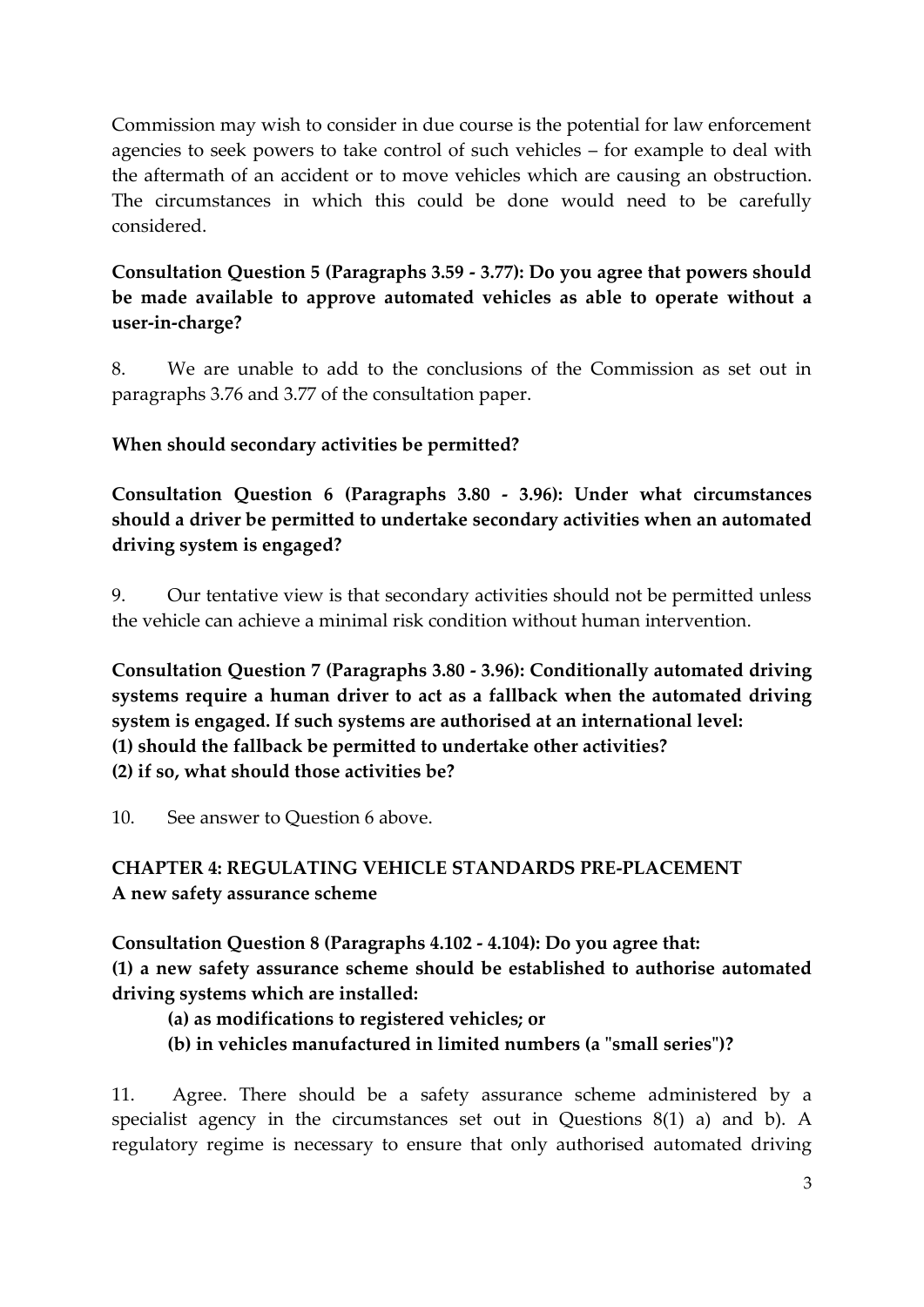systems ("ADS") are permitted. Minimum standards should be prescribed, and powers given to the agency to authorise systems and to revoke them. The regime should also provide that consumers are clearly informed about the functions of the ADS and instructed how to use them. This seems fundamental to safe use and should form part of the authorisation process.

#### **(2) unauthorised automated driving systems should be prohibited?**

12. Agree. See previous answer

**(3) the safety assurance agency should also have powers to make special vehicle orders for highly automated vehicles, so as to authorise design changes which would otherwise breach construction and use regulations?** 

13. Agree. If the agency is specialist then it is best placed to authorise such changes and it is sensible to grant it such powers.

## **Consultation Question 9 (Paragraphs 4.107 - 4.109): Do you agree that every automated driving system (ADS) should be backed by an entity (ADSE) which takes responsibility for the safety of the system?**

14. Agree. There should be no authorisation unless the ADS is put forward by an ADSE which should be legally responsible for the safety of its systems. It is analogous to the placing on the market of a product by a producer for use by consumers under the General Product Safety Regulations 2005. The product must be safe and the ADSE should be obliged to ensure that.

# **Consultation Question 10 (Paragraphs 4.112 - 4.117): We seek views on how far should a new safety assurance system be based on accrediting the developers' own systems, and how far should it involve third party testing.**

15. In common with many other products that are placed on the market for use by consumers accreditation of the developers' own systems seems to be a sensible step. Vehicular and road safety require a high level of consumer protection. Third party testing is often a vital part of 'due diligence' systems and without such it is less likely that a product or system can be said to be safe. Self – certification may well not go far enough unless there is some form of independent verification of the product undergoing and passing certain tests.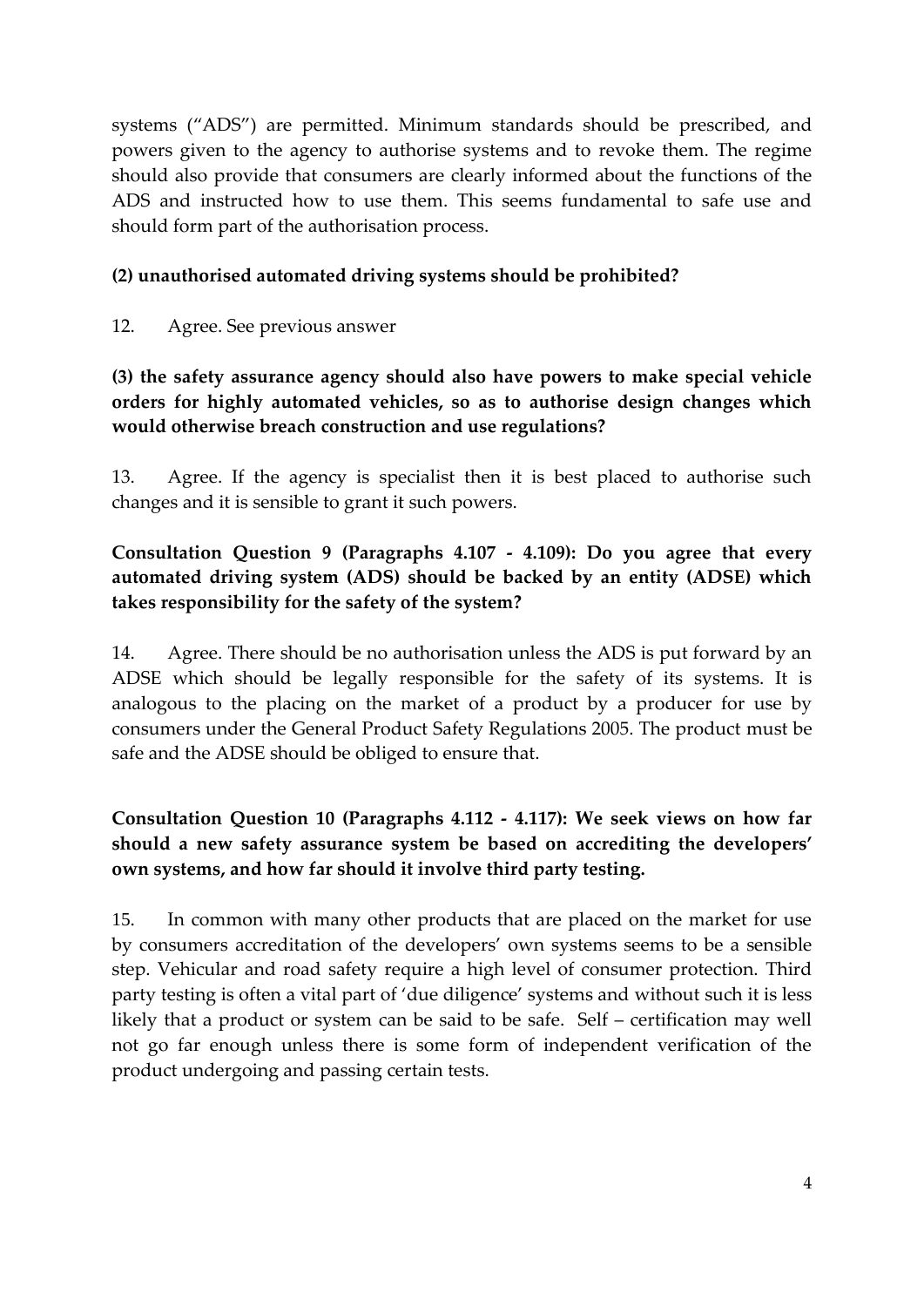**Consultation Question 11 (Paragraphs 4.118 - 4.122): We seek views on how the safety assurance scheme could best work with local agencies to ensure that is sensitive to local conditions.**

16. Not answered. This is beyond our scope.

## **CHAPTER 5: REGULATING SAFETY ON THE ROADS A new organisational structure?**

**Consultation Question 12 (Paragraphs 5.30 - 5.32): If there is to be a new safety assurance scheme to authorise automated driving systems before they are allowed onto the roads, should the agency also have responsibilities for safety of these systems following deployment?** 

17. It is sensible for the agency to have monitoring and enforcement powers in respect of safety following deployment of an ADS. Not least there should be power for the agency to invoke suspension, withdrawal and recall notices in respect of driverless vehicles in a similar way to that provided by the General Product Safety Regulations 2005.Whilst the Driver Vehicle Standards Agency ("DVSA") has powers to withdraw or recall a vehicle the powers should be extended to cover particular situations that may apply to driverless vehicles that do not apply to conventional vehicle e.g where the vehicle breaches road traffic law due to a software defect. As a specialist agency it appears that it would be better placed to undertake this function than, for example, local authorities or the Office of Product Safety and Standards.

#### **If so, should the organisation have responsibilities for:**

#### **(1) regulating consumer and marketing materials?**

18. The existing agencies namely Trading Standards and the Advertising Standards Agency are used to dealing with consumer and marketing materials in relation to a wide variety of goods and services. There is no reason why they should not be able to deal with them in this situation. However, acknowledging the specialist knowledge of the new agency, some formal liaison between it and the existing agencies seems a sensible step.

#### **(2) market surveillance?**

19. The agency's specialist knowledge would qualify it to be responsible for market surveillance in a similar way to its suitability for being responsible for implementing product recalls.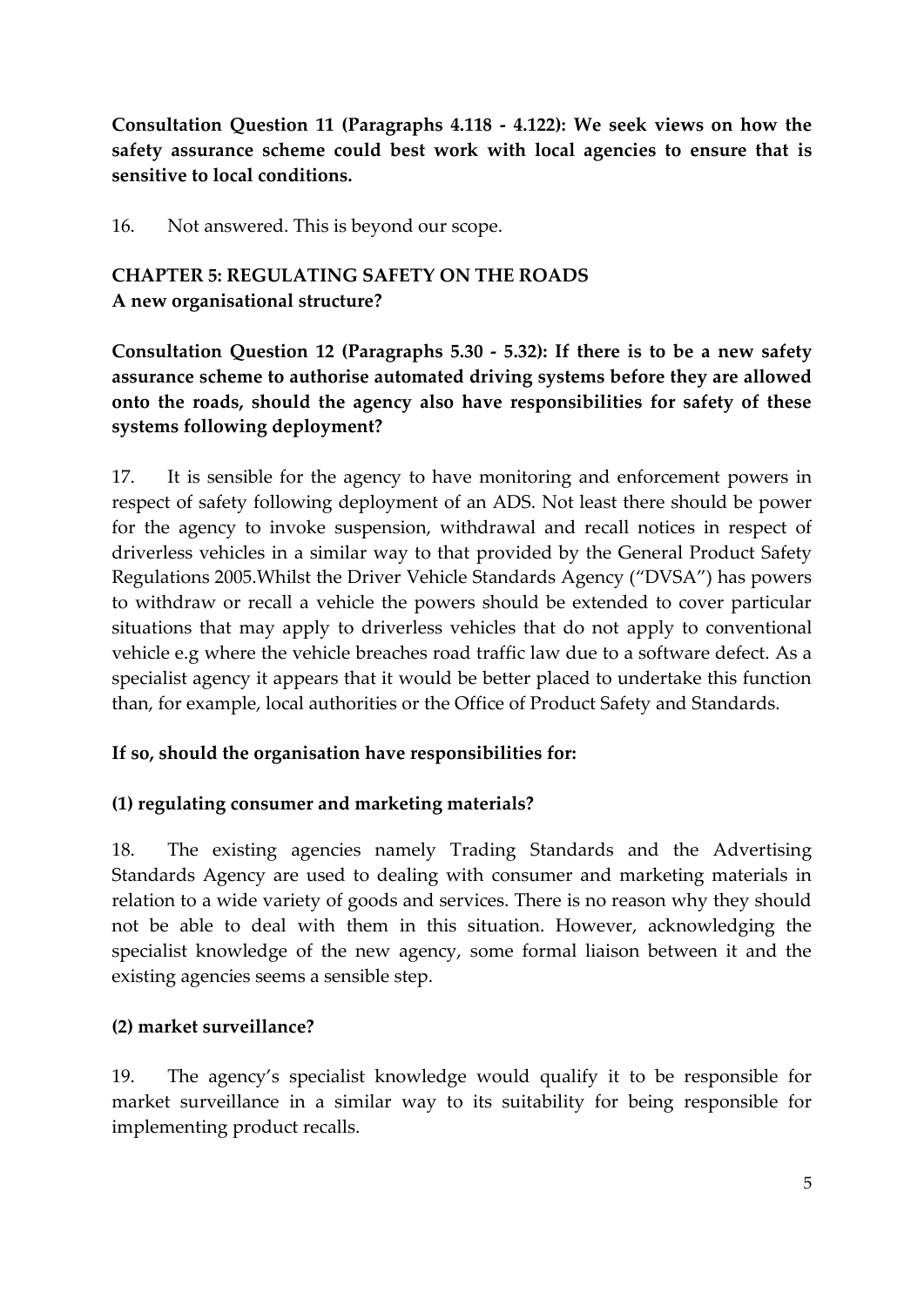#### **(3) roadworthiness tests?**

20. As to roadworthiness it seems sensible for the agency to be given responsibility. If the agency is not to be simply a new manifestation of existing agencies then it might be that the DVSA can assist in the discharge of this function.

**We seek views on whether the agency's responsibilities in these three areas should extend to advanced driver assistance systems.** 

21. Yes. For the same reasons as above.

#### **Driver training**

**Consultation Question 13 (Paragraphs 5.54 - 5.55): Is there a need to provide drivers with additional training on advanced driver assistance systems? If so, can this be met on a voluntary basis, through incentives offered by insurers?** 

22. It seems desirable to us to provide drivers with additional training on advanced driver assistance systems if such drivers are going to be entitled to use them. A person's driving licence could indicate whether they have passed such training in a similar way to when people are authorised to drive heavier vehicles.

23. We are not inclined to leave this to voluntary training on the basis of incentives from insurers. This seems less desirable for road safety, as some insurers may give greater incentives than others and some people may never do the voluntary training and be prepared, for example, to pay higher premiums if cost is the only incentive. We are aware that only a minority of drivers do the "voluntary" advanced driving test. The Law Commission might wish to analyse statistics regarding how many people take the advanced driving test and how this is then reflected in the insurance premiums charged by insurers.

#### **Accident investigation Consultation**

**Question 14 (Paragraphs 5.58 - 5.71): We seek views on how accidents involving driving automation should be investigated. We seek views on whether an Accident Investigation Branch should investigate high profile accidents involving automated vehicles? Alternatively, should specialist expertise be provided to police forces.**

24. We do not consider that this issue falls within the remit of the Law Reform Committee of the Bar Council.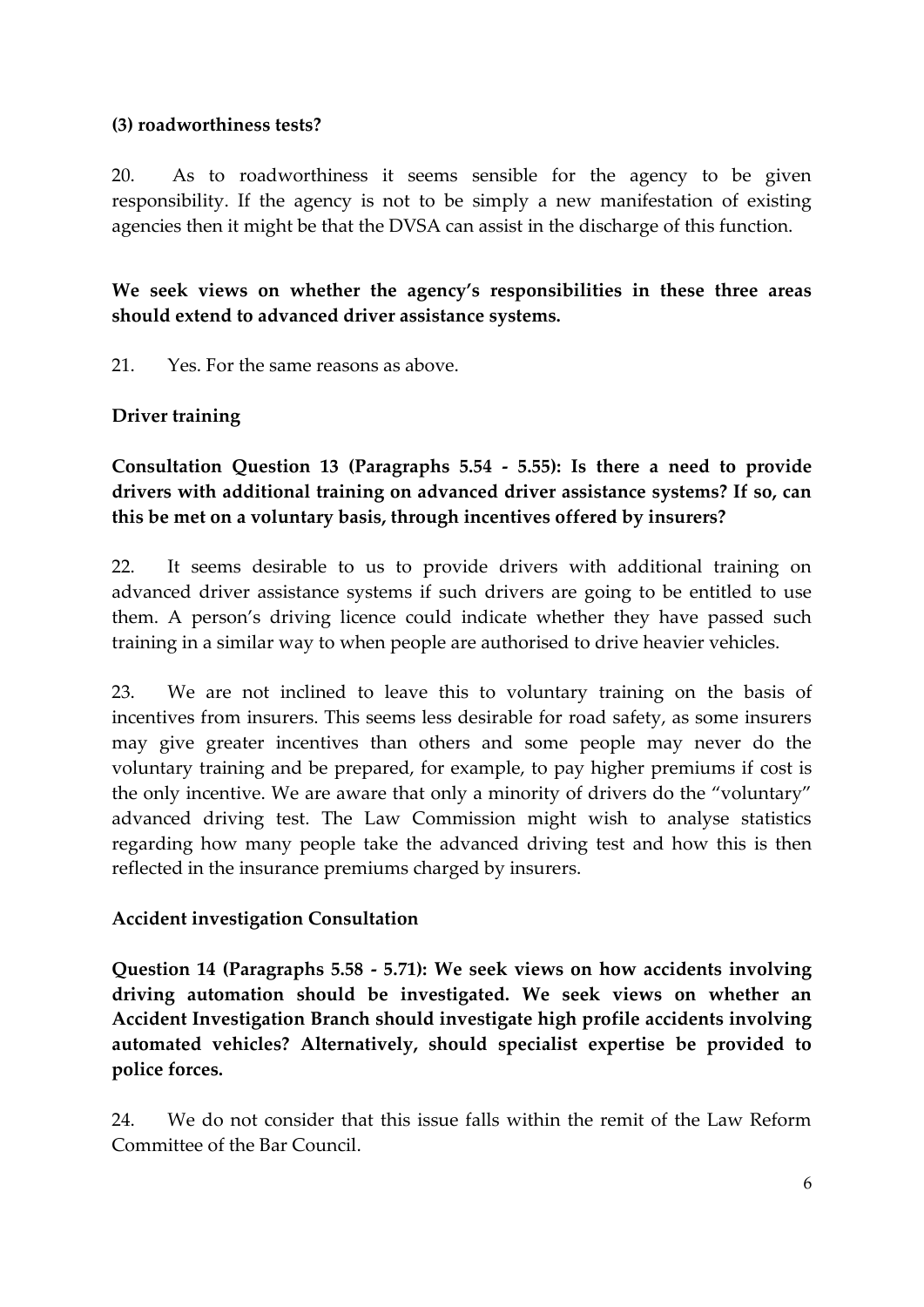**Setting and monitoring a safety standard Consultation** 

**Question 15 (Paragraphs 5.78 - 5.85):** 

**(1) Do you agree that the new safety agency should monitor the accident rate of highly automated vehicles which drive themselves, compared with human drivers?** 

**(2) We seek views on whether there is also a need to monitor the accident rates of advanced driver assistance systems.** 

25. We do not consider that this issue falls within the remit of the Law Reform Committee of the Bar Council.

**Consultation Question 16 (Paragraphs 5.86 - 5.97):** 

**(1) What are the challenges of comparing the accident rates of automated driving systems with that of human drivers?** 

**(2) Are existing sources of data sufficient to allow meaningful comparisons? Alternatively, are new obligations to report accidents needed?** 

26. We do not consider that this issue falls within the remit of the Law Reform Committee of the Bar Council.

## **CHAPTER 6: CIVIL LIABILITY**

**Is there a need for further review?** 

**Consultation Question 17 (Paragraphs 6.13 - 6.59): We seek views on whether there is a need for further guidance or clarification on Part 1 of Automated and Electric Vehicles Act 2018 (AEV) in the following areas:**

**(1) Are sections 3(1) and 6(3) on contributory negligence sufficiently clear?**

27. No. Further guidance or clarification of the provisions is needed. The counterfactual situations cited in the paper are evidence of the potential for uncertainty. We are aware of the criticisms that have been made of the possibility of 100% contributory negligence. We would favour any review of contributory negligence to be done in conjunction with any reform of the Law Reform (Contributory Negligence) Act 1945.

#### **(2) Do you agree that the issue of causation can be left to the courts, or is there is a need for guidance on the meaning of causation in section 2?**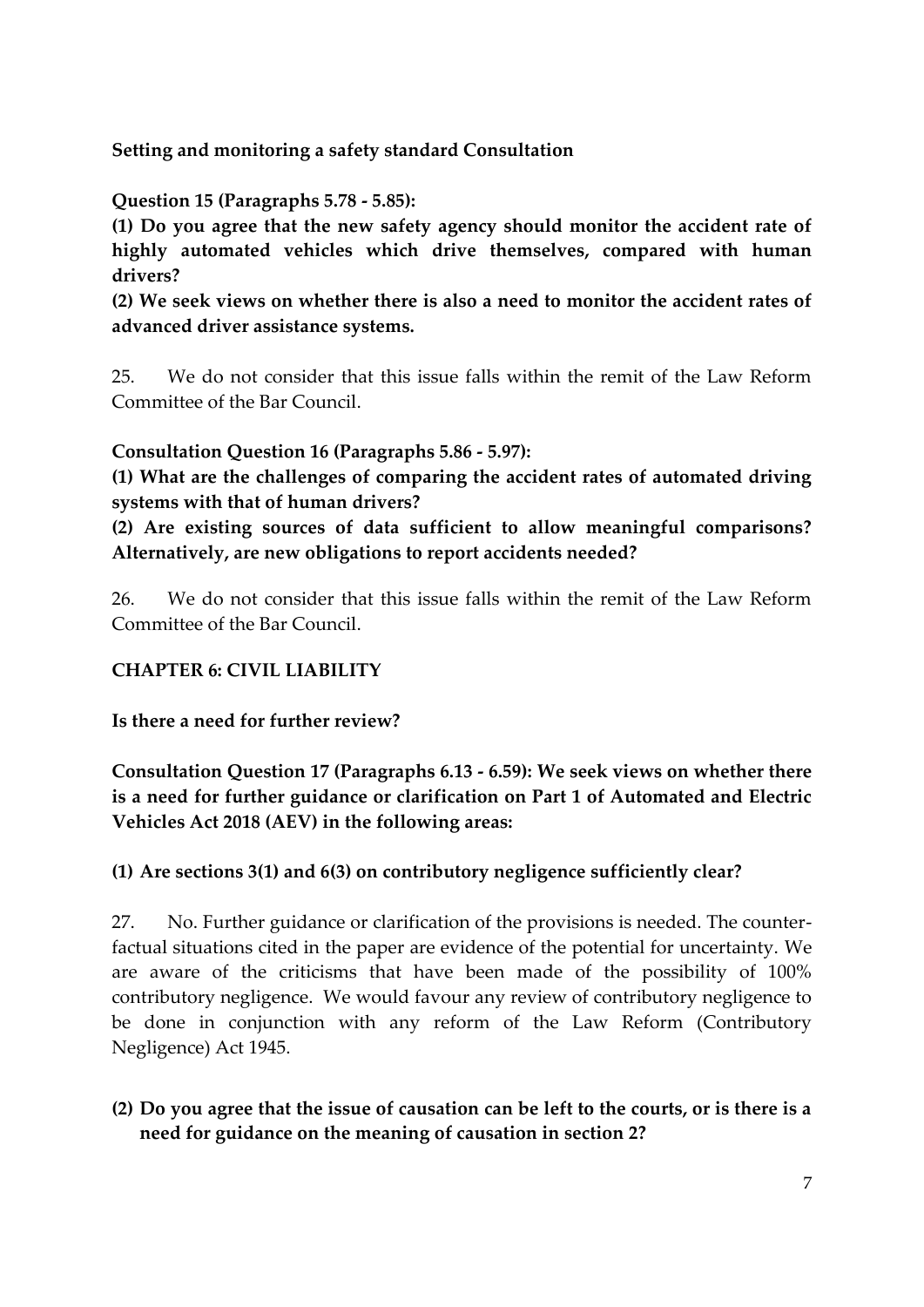28. Yes. The courts are well placed to deal with causation on a fact sensitive and principled basis. We do not believe that there is a need for guidance on the meaning of causation in section 2.

- **(3) Do any potential problems arise from the need to retain data to deal with insurance claims? If so:**
	- **(a) To make a claim against an automated vehicle's insurer should the injured person be required to notify the police or the insurer about the alleged incident within a set period, so that data can be preserved.**

29. There are problems in storing data for sufficient periods of time to deal with insurance claims. We are aware that automated vehicles will generate and collect huge amounts of data and that some insurers have raised the difficulties about keeping such volumes of data. Such data will be important in establishing the cause of an accident and attributing fault. We understand that some countries, such as Germany, have required automated vehicles to have "black boxes" to record such information, but we are not aware of how much data they can hold. There is no mention of black boxes in the current legislation but this may be something the Law Commission may wish to consider for future legislation.

## **(b) how long should that period be?**

30. We would favour an injured person being required to notify the police about an alleged incident within a set period, such as 6 months, from the date of the occurrence of the incident, so that data can be preserved. The police should then immediately notify the insurer shown on DVLA records. It would be desirable for the vehicle's insurer to be notified as soon as possible but an injured person may not be in the position to know the identity of the insurer of the vehicle. It seems to us that it would be helpful if each vehicle had the name and contact details of its insurer securely in place when it is being used in order to assist identification. No doubt the insurance details should be registered with DVLA but this would be a further safeguard to allow for easier notification.

31. We are against failure of an obligation by an injured person to notify the alleged incident within a set period having the consequence of barring a claim for personal injuries. We consider that there should be no changes in the limitation periods for bringing a claim by those who have suffered personal injuries.

## **Civil liability of manufacturers and retailers: Implications**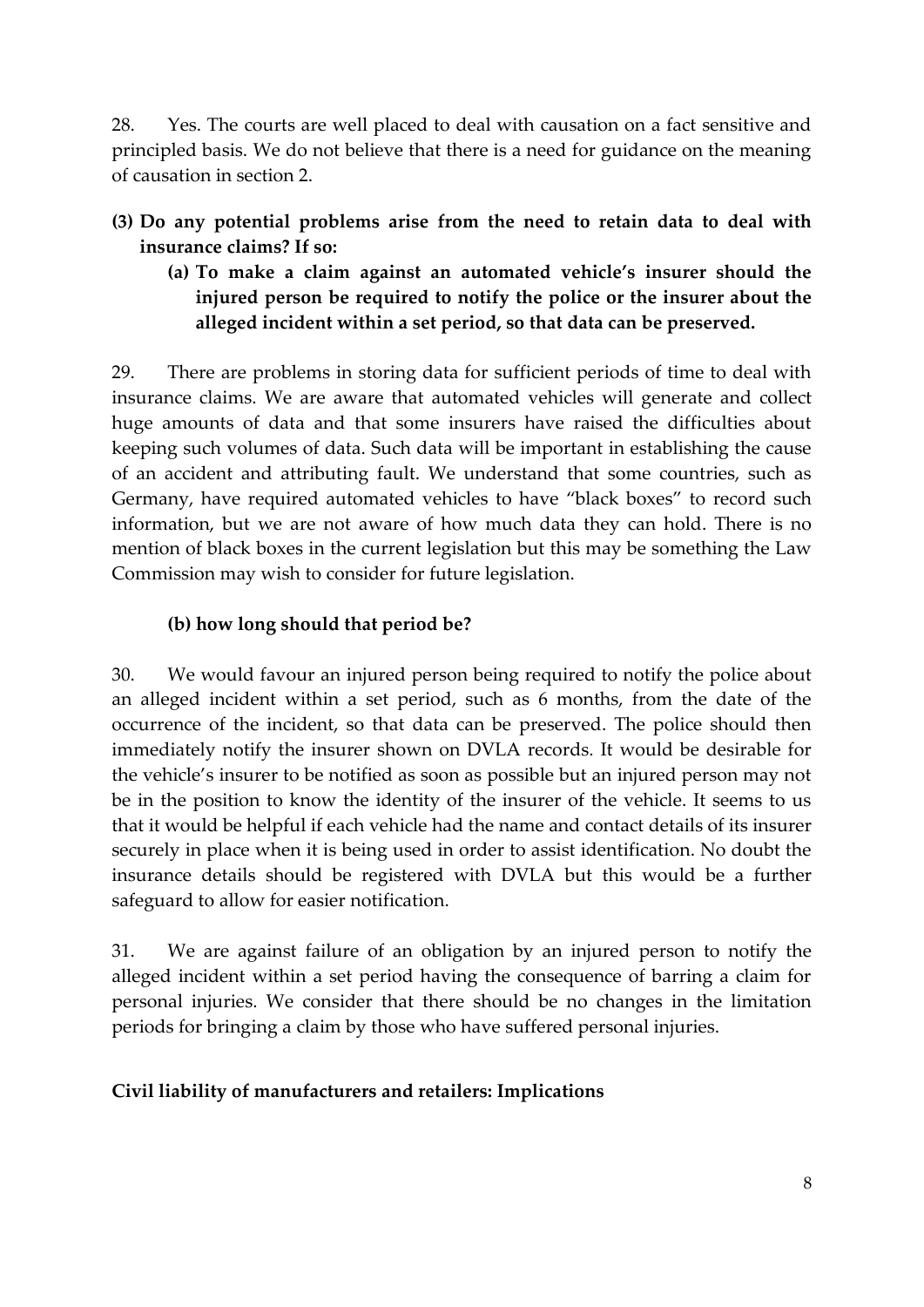## **Consultation Question 18 (Paragraphs 6.61 - 6.116): Is there a need to review the way in which product liability under the Consumer Protection Act 1987 applies to defective software installed into automated vehicles?**

32. Yes. The current uncertainty in relation to whether software not incorporated within a physical medium is a 'product' creates a difficulty in deciding liability when such defective software is actually installed. This will be a particular difficulty when the software producer is a different entity to the vehicle producer. Such a review would be welcome on this aspect of the Consumer Protection Act 1987.

# **Consultation Question 19 (Paragraphs 6.61 - 6.116): Do any other issues concerned with the law of product or retailer liability need to be addressed to ensure the safe deployment of driving automation?**

33. We agree a general review of the law of product liability and retailer liability is not necessary.

# **CHAPTER 7: CRIMINAL LIABILITY**

## **Offences incompatible with automated driving**

**Consultation Question 20 (Paragraphs 7.5 - 7.11): We seek views on whether regulation 107 of the Road Vehicles (Construction and Use) Regulations 1986 should be amended, to exempt vehicles which are controlled by an authorised automated driving system.**

34. We agree that Reg 107 could be incompatible with authorised automated vehicles which operate without any "attendance" by anyone or any entity. It could be argued that the software in some way attends the vehicle but the law will achieve greater clarity if authorised automated driving systems are exempt from this offence. If not explicitly exempt we suggest incorporating the US clause quoted at paragraph 7.8 allowing for idling/transition time.

# **Consultation Question 21 (Paragraphs 7.5 - 7.11): Do other offences need amendment because they are incompatible with automated driving?**

35. We agree with the analysis of Reg 104, that no individual is carrying out the dynamic driving task (or being caused or permitted to drive) where a highly, or fully, automated driving system is operating. We have concerns that "person" could potentially apply to an "automated driving system entity" if that entity is a legal as opposed to a human person. Reg 104 could therefore be amended to refer to an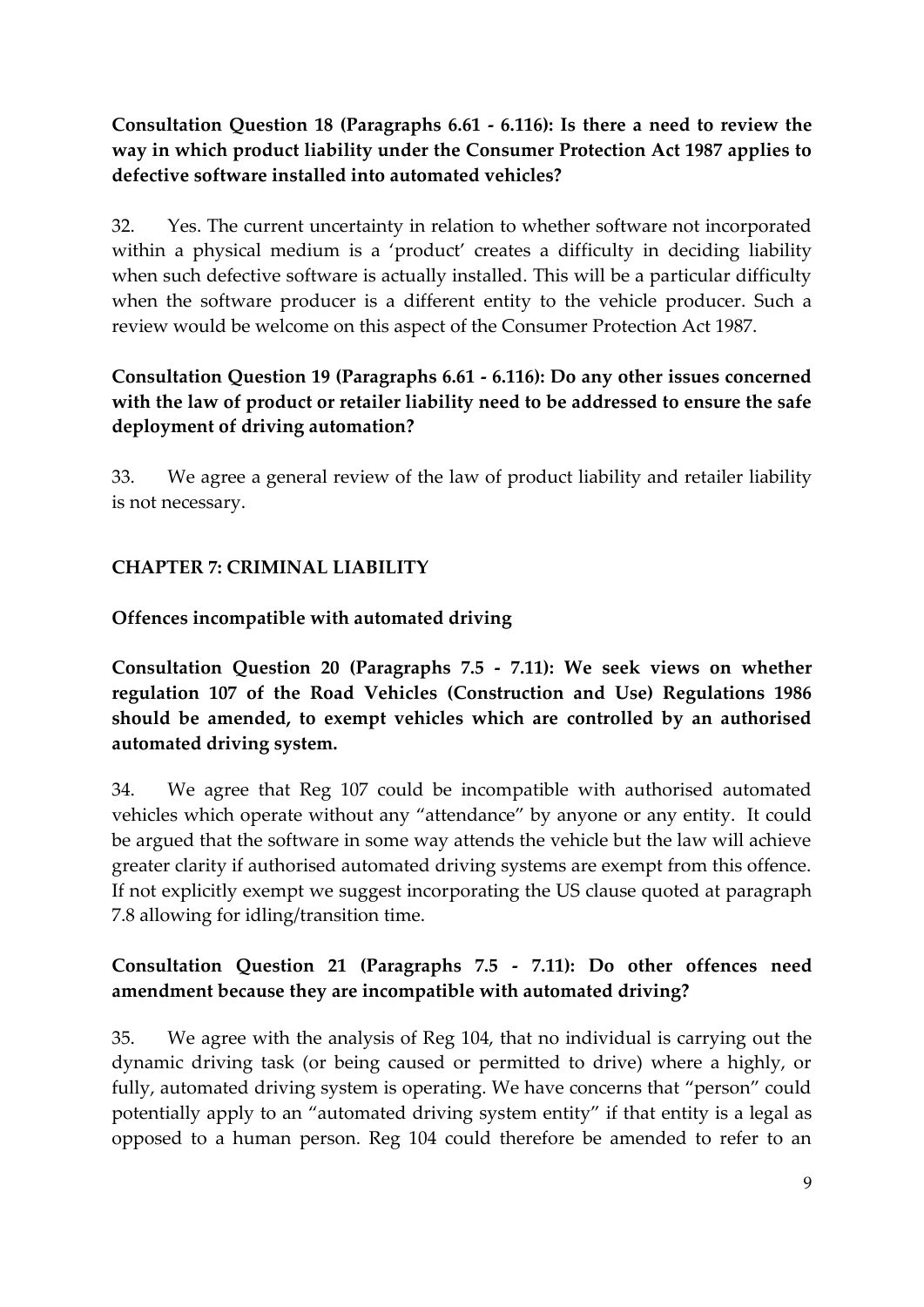"individual" and not a person. Provided legislation introducing automated vehicles makes it clear when an automated system is "driving" as opposed to a human occupant of the vehicle, we do not consider that specific regulations referring to driving or drivers would need to be amended (see answer to Q22). A "user-incharge" of an SAE Level 4 or 5 automated vehicle ought not to be considered a "driver" because they are not involved in driving the vehicle whilst the vehicle is in automated mode. Consequently, users in charge of SAE Level 4 or 5 automated vehicles should not be restricted from using a mobile phone or obliged to look at the road ahead. A user-in-charge of SAE Level 3 automated vehicles would still need to be subject to the same restrictions as a driver. Arguably being receptive to the need to intervene requires less focus on the road than a driver, but you cannot realistically have a rule requiring "some focus" or "receptiveness". At least to begin with, it is better to retain the same need to focus on the road etc. in such cases. Legislation will need to be clear as to which automated systems become the driver and when.

#### **Offences relating to the way a vehicle is driven**

**Consultation Question 22 (Paragraphs 7.14 - 7.19): Do you agree that where a vehicle is: (1) listed as capable of driving itself under section 1 of the Automated and Electric Vehicles Act 2018; and (2) has its automated driving system correctly engaged; the law should provide that the human user is not a driver for the purposes of criminal offences arising from the dynamic driving task?** 

36. Yes. Consideration should be given as to how it will be proved that the automated driving system was correctly engaged. We consider that this should be the responsibility of the automated driving system entity (ADSE). We say this although we recognise that the ADSE's incentive will go in the opposite direction, to show that the system was not correctly engaged and therefore the liability is not theirs. In determining whether the system was engaged, the burden on the consumer and the public authorities should be as light as possible, but the onus should be upon them to raise the presumption that the system was correctly engaged.

37. As per Q24 below, at first it would be for the keeper of the vehicle to claim, in response to the Notice of Intended Prosecution, that the system was correctly engaged. They could be expected to show that the car has such a system (presumably quite easily as it would be registered as such). As per Q24 below, they might simply have to give permission for their data to be passed to the police to determine if the system was on at the relevant time. If the technology allows it to be done easily, however, they might also be expected to demonstrate this themselves (e.g. if responding to the NIP online, through an online platform where you enter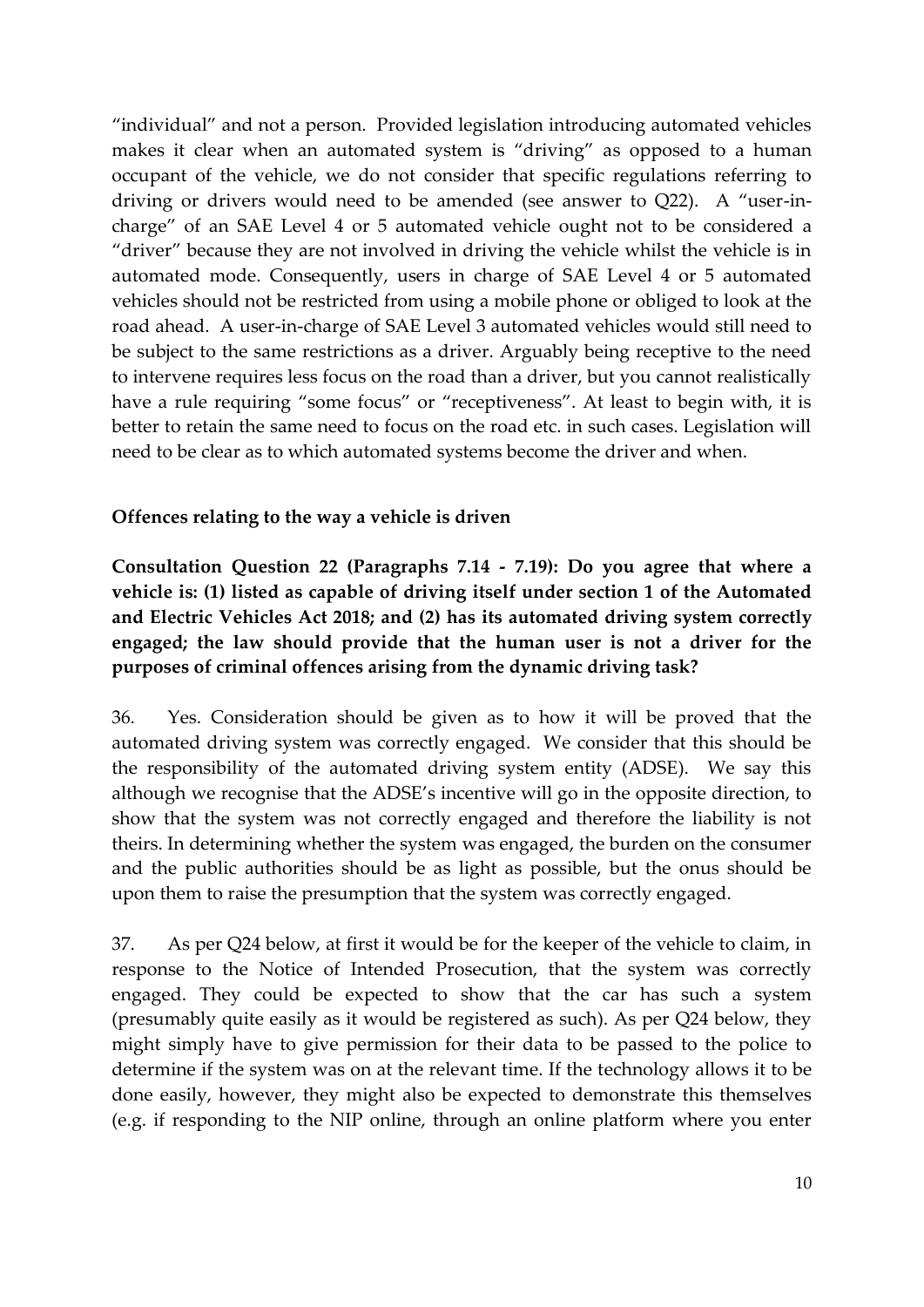your registration details and the relevant time, and which automatically confirms that the system was engaged at that time).

38. This could give rise to a presumption that the system was correctly engaged and, if disputed, it would be the responsibility of the ADSE to prove that the system was not correctly engaged (including whether an update had not been carried out, or there is evidence of tampering), then shifting liability back to the user-in-charge or the keeper.]

*39.* Separately, we wish to bring the Law Commission's attention to a recent blog article written by Alex Du Sautoy of 6KBW College Hill <https://blog.6kbw.com/> (dated 31 January 2019). We respectfully agree with the points raised by Mr Du Sautoy that:

"*what ought to be a straightforward and relatively efficient prosecution may become increasingly complex and technical. It may need to be determined a) whether the car was in autonomous mode; b) whether the software was responsible for the speeding; and c) whether the owner ought to have updated the software and whether that update would have prevented the speeding. There may even be other issues raised by potential defendants, such as whether the software has been hacked, whether the roads or signs have been tampered with in a manner that tricks the software, or whether the user-incharge ought to have realised the system was not functioning correctly and taken over. Aside from the changes to legislation, the courts and its users will all need to be ready for what could be an incredibly complex development. The need for proper case management in driving cases, as was highlighted in 2016 by Senior District Judge Riddle in [R v Cipriani](https://www.judiciary.uk/wp-content/uploads/2016/09/cps-v-cipriani-judgment.pdf), could be tested to the extreme."*

**Consultation Question 23 (Paragraph 7.21): Do you agree that, rather than being considered to be a driver, a user-in-charge should be subject to specific criminal offences? (These offences might include, for example, the requirement to take reasonable steps to avoid an accident, where the user-in-charge is subjectively aware of the risk of serious injury (as discussed in paragraphs 3.47 to 3.57)).** 

40. Yes. The criminal law should not equate "user-in-charge" with a driver.

41. We are concerned about how criminal liability may arise in practice. For example, it is unclear to us whether there are any plans to ensure that 'smart motorways' will update AV Software in real time with automated vehicles. Temporary speed restrictions, lane closures and traffic lights - if extended to nonmotorways - also cause us concern.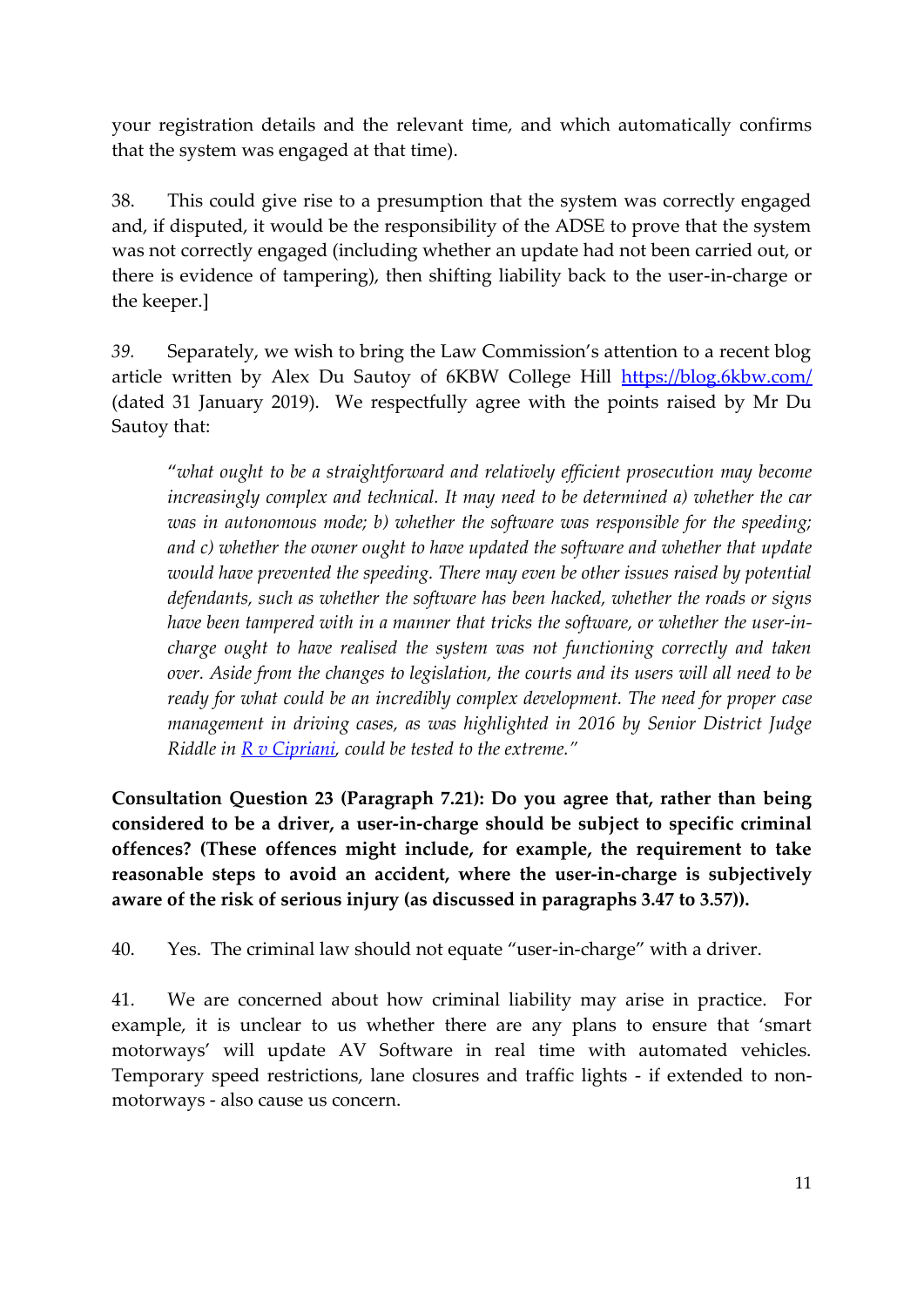42. We consider that there will be a need for a specific offence of failing to take reasonable steps to avoid an accident, where the user-in-charge is subjectively aware of the risk of serious injury, as discussed in paragraphs 3.47-3.57 and as below.

#### **Consultation Question 24 (Paragraphs 7.23 - 7.35): Do you agree that:**

# **(1) a registered keeper who receives a notice of intended prosecution should be required to state if the vehicle was driving itself at the time and (if so) to authorize data to be provided to the police?**

43. Yes. We have some concern about how this may work in practice. For example, where an individual used an ADS for part of a journey, would an individual be penalised for mistakenly nominating the ADSE if the ADS was not actually engaged on the critical part of the journey (c.f. *Jones v DPP* [2004] EWHC 236 (Admin), *Flegg v New Forest Justices* [2006] EWHC 396 (Admin) and *Atkinson v DPP*  [2011] EWHC 3363 (Admin))? We agree that there should be an obligation to authorise the release of data from the ADSE to the police. If the technology allows for it to be done easily, a keeper of a vehicle might be expected to demonstrate that the system was engaged at the relevant time (e.g. through an online platform which, when you enter your registration details and the relevant time, can certify that the system was engaged at that time).

## **(2) where the problem appears to lie with the automated driving system (ADS) the police should refer the matter to the regulatory authority for investigation?**

44. We agree that where the problem appears to lie with the ADS, referral to a specialist regulatory body is the appropriate step because it would be overly burdensome for local police forces to obtain the specialist knowledge necessary to understand whether the ADS has failed and, if so, why.

**(3) where the ADS has acted in a way which would be a criminal offence if done by a human driver, the regulatory authority should be able to apply a range of regulatory sanctions to the entity behind the ADS?**

## **(4) the regulatory sanctions should include improvement notices, fines and suspension or withdrawal of ADS approval?**

45. We agree that the regulator should be empowered to issue improvement notices, suspend or withdraw approval and impose financial penalties. Moreover, automated driving systems will not be authorised unless they meet strict technical standards. Therefore, in most cases compliance with the obligation on the ADSE to design and manufacture safe automated vehicles will be achieved through regulatory notices and sanctions. However, we suggest that further consideration be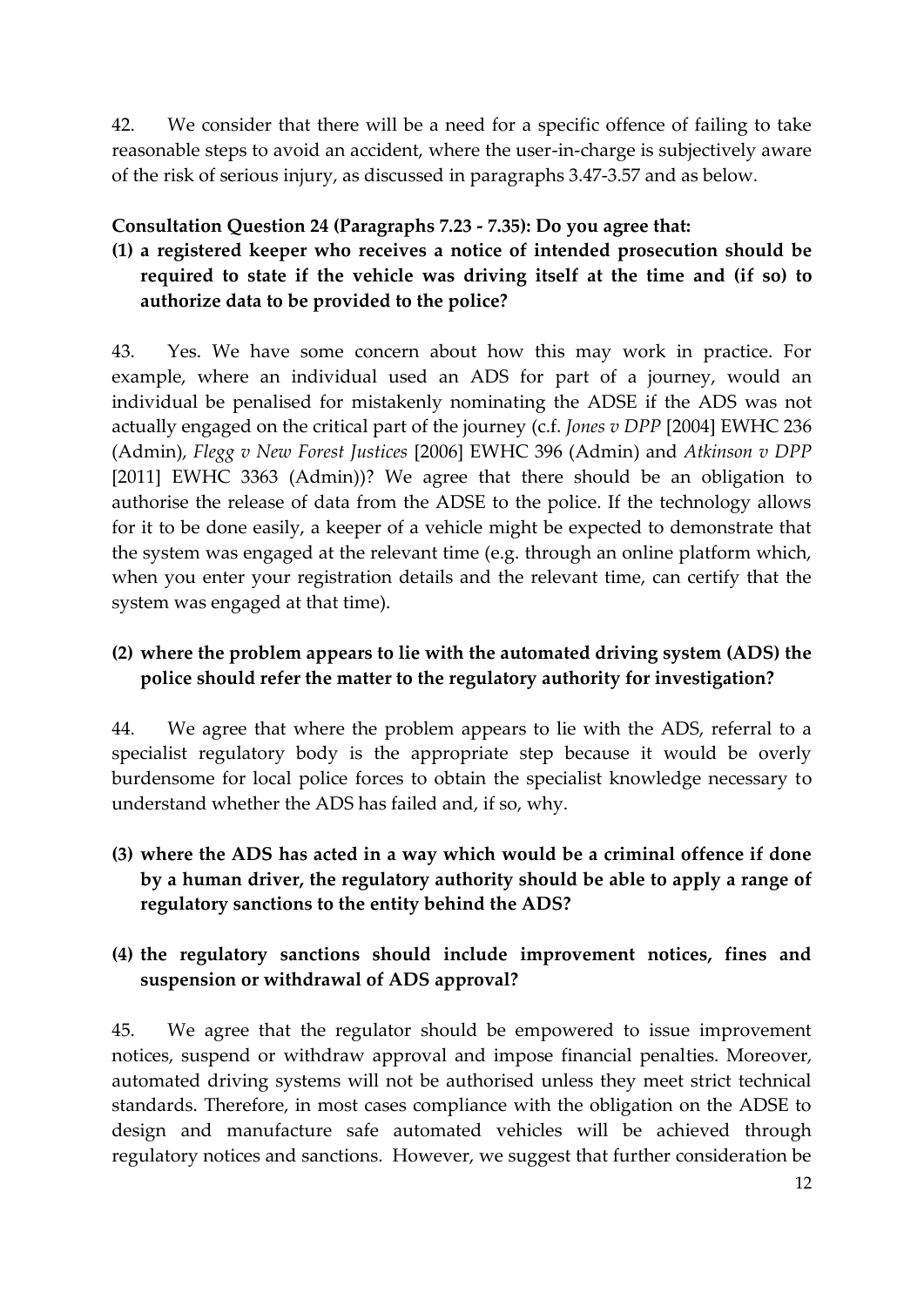given to whether the ADSE's failure to operate a working system or failure to apply software which meets legal requirements should also be a criminal offence. To ensure effective deterrence, the criminal liability of the ADSE could extend to its directors and managers if the offences were committed with their consent, connivance or neglect. The specialist regulatory body could be empowered to prosecute or refer the matter to the CPS. There is a risk that limiting the sanction to regulatory enforcement action will be insufficient to ensure compliance. As the consultation recognises, public safety is paramount and other legislation designed to protect public safety does extend to criminal offences (for example, health and safety, and environmental protection). Whilst we agree that regulatory action should be the first step, and prosecution used sparingly, we are concerned that removing the possibility of prosecution from the regulator's toolkit in serious and persistent cases could lead to a lack of compliance from ADSEs.

#### **Responsibilities of "users-in-charge"**

**Consultation Question 25: Do you agree that where a vehicle is listed as only safe to drive itself with a user-in-charge, it should be a criminal offence for the person able to operate the controls ("the user-in-charge"):**

- **(1) not to hold a driving licence for the vehicle;**
- **(2) to be disqualified from driving;**

**(3) to have eyesight which fails to comply with the prescribed requirements for driving;**

**(4) to hold a licence where the application included a declaration regarding a disability which the user knew to be false;**

**(5) to be unfit to drive through drink or drugs; or**

**(6) to have alcohol levels over the prescribed limits?**

46. Yes. In respect of paragraph 7.30 of the consultation, we consider that there should be:

- 1. a statutory obligation on the Highway Authority to inform software providers of a change to the speed limit,
- 2. a statutory obligation on the user-in-charge to update software before putting the vehicle into ADS mode (if the ADSE cannot automatically disable the ADS pending installation of the latest updates)
- 3. a new criminal offence of uploading unauthorised software and
- 4. a new regulatory or criminal offence for software providers who deliberately ignore legal requirements. Consideration could also be given to whether this offence is not limited to those who deliberately ignore legal requirements but is strict liability coupled with a due diligence defence.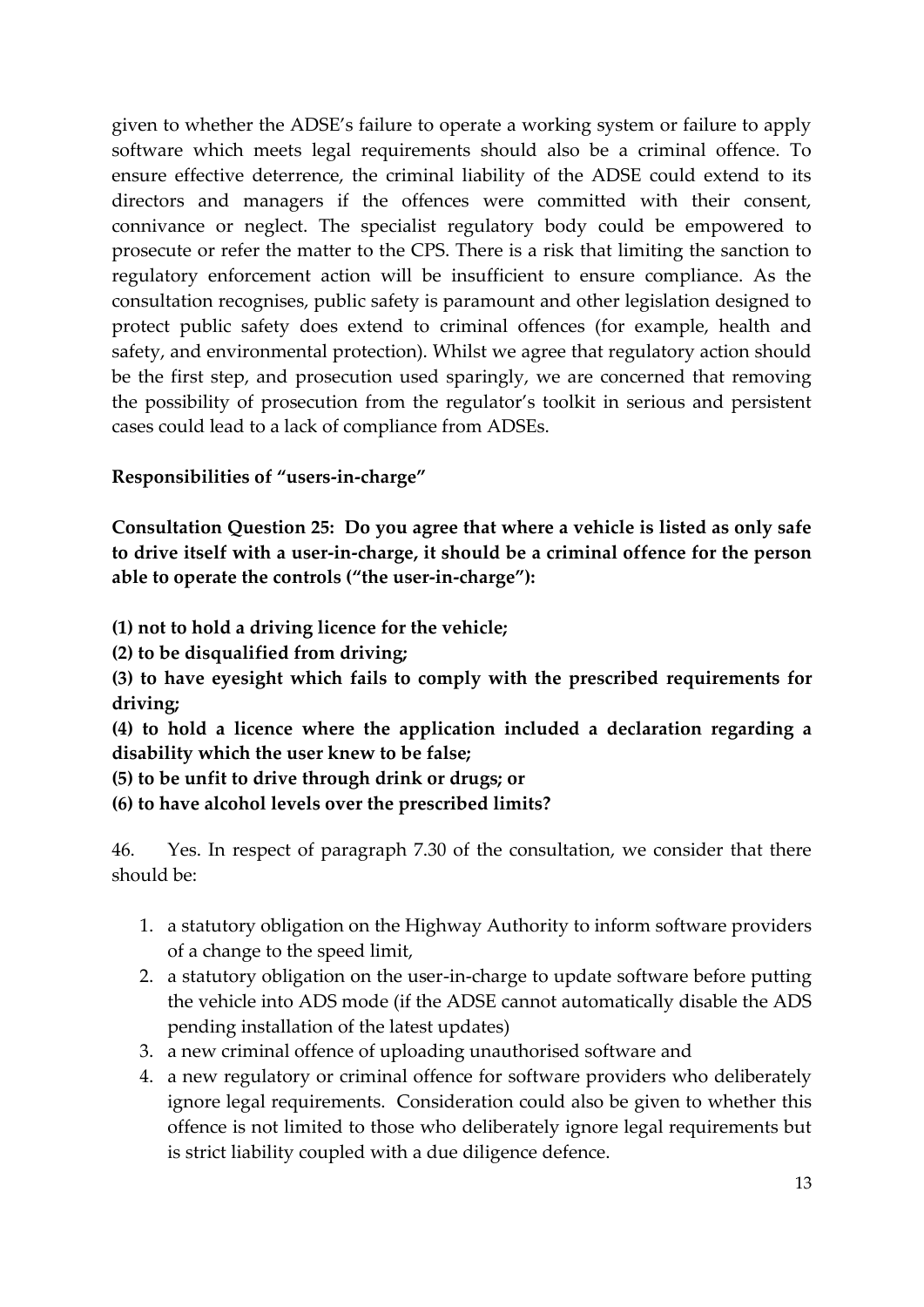# **Consultation Question 26 (Paragraphs 7.37 - 7.45): Where a vehicle is listed as only safe to drive itself with a user-in-charge, should it be a criminal offence to be carried in the vehicle if there is no person able to operate the controls?**

47. Yes. It should also be a criminal offence to cause such a vehicle to travel without someone able to operate the controls (e.g. using the car to transport a child, an unconscious person, or an object).

## **Responsibilities for other offences**

**Consultation Question 27 (Paragraphs 7.48 - 7.65): Do you agree that legislation should be amended to clarify that users-in-charge:**

**(1) Are "users" for the purposes of insurance and roadworthiness offences; and (2) Are responsible for removing vehicles that are stopped in prohibited places, and would commit a criminal offence if they fail to do so?**

48. Yes.

**Consultation Question 28 (Paragraphs 7.59 - 7.61): We seek views on whether the offences of driving in a prohibited place should be extended to those who set the controls and thus require an automated vehicle to undertake the route.**

49. Yes, otherwise those restrictions will be sidestepped.

**Obligations that pose challenges for automated driving systems** 

**Consultation Question 29 (Paragraphs 7.71 - 7.88): Do you agree that legislation should be amended to state that the user-in-charge is responsible for:**

- **(1) duties following an accident;**
- **(2) complying with the directions of a police or traffic officer; and**
- **(3) ensuring that children wear appropriate restraints?**

50. Yes.

**Consultation Question 30 (Paragraphs 7.71 - 7.88): In the absence of a user-incharge, we welcome views on how the following duties might be complied with: (1) duties following an accident;**

- **(2) complying with the directions of a police or traffic officer; and**
- **(3) ensuring that children wear appropriate restraints.**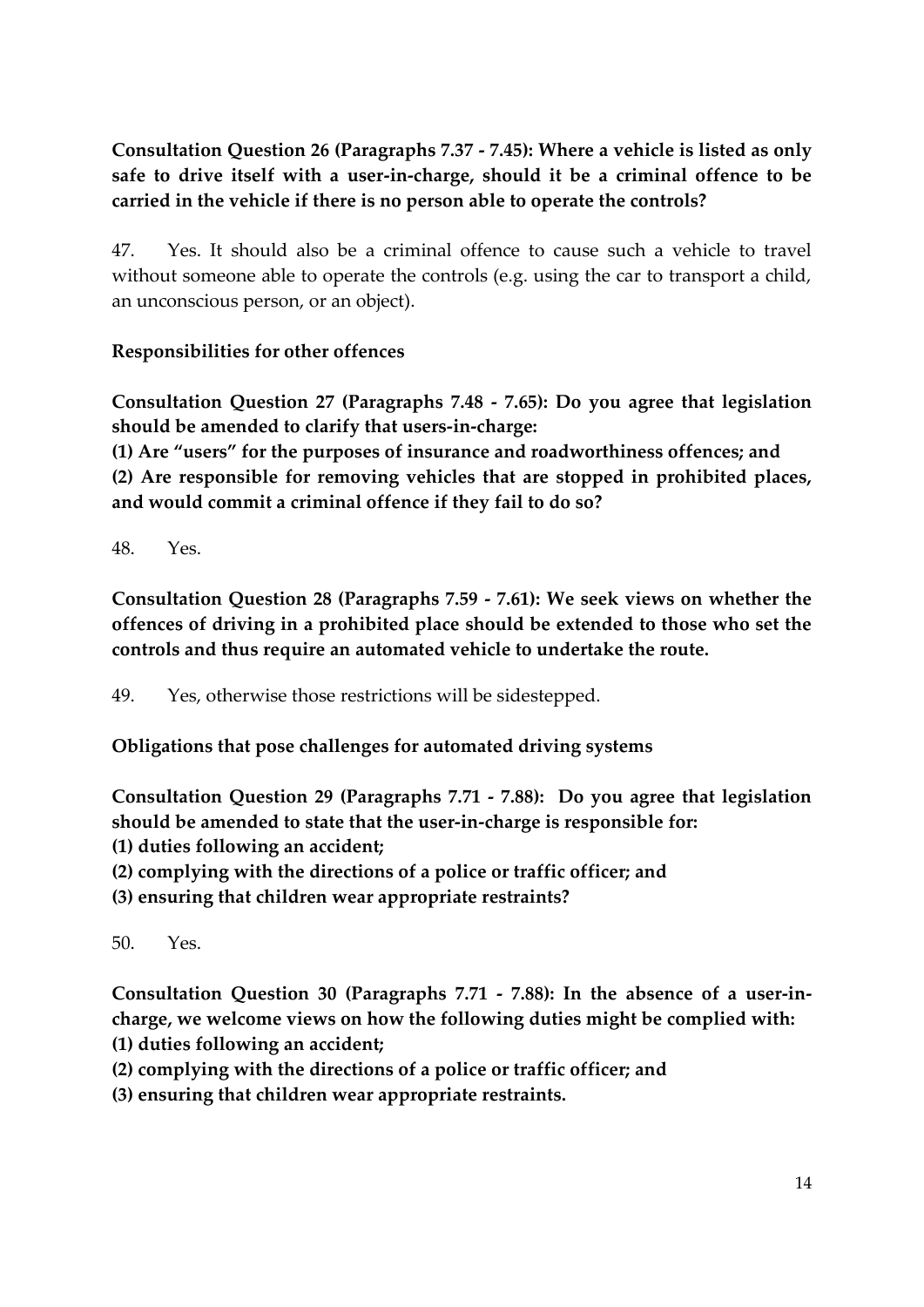51. We have nothing to add to the examples given in the paper. We consider this more a matter for software developers and better addressed in a subsequent consultation.

**Consultation Question 31 (Paragraphs 7.71 - 7.88): We seek views on whether there is a need to reform the law in these areas as part of this review.**

52. See above.

#### **Aggravated offences**

**Consultation Question 32 (Paragraphs 7.92 - 7.123): We seek views on whether there should be a new offence of causing death or serious injury by wrongful interference with vehicles, roads or traffic equipment, contrary to section 22A of the Road Traffic Act 1988, where the chain of causation involves an automated vehicle.**

53. We agree that such an offence should be introduced.

**Consultation Question 33 (Paragraphs 7.113 - 7.123): We seek views on whether the Law Commissions should review the possibility of one or more new corporate offences, where wrongs by a developer of automated driving systems result in death or serious injury.**

54. Yes. For the reasons given in response to Q24(4), we agree that this would be sensible and our tentative suggestion is that corporate offences should be available.

## **CHAPTER 8: INTERFERING WITH AUTOMATED VEHICLES**

**Consultation Question 34 (Paragraphs 8.1 - 8.58): We seek views on whether the criminal law is adequate to deter interference with automated vehicles. In particular:**

**(1) Are any new criminal offences required to cover interference with automated vehicles?**

**(2) Even if behaviours are already criminal, are there any advantages to reenacting the law, so as to clearly label offences of interfering with automated vehicles?**

55. As for (1), see above. As for (2), there's no need to re-label.

#### **Tampering with vehicles**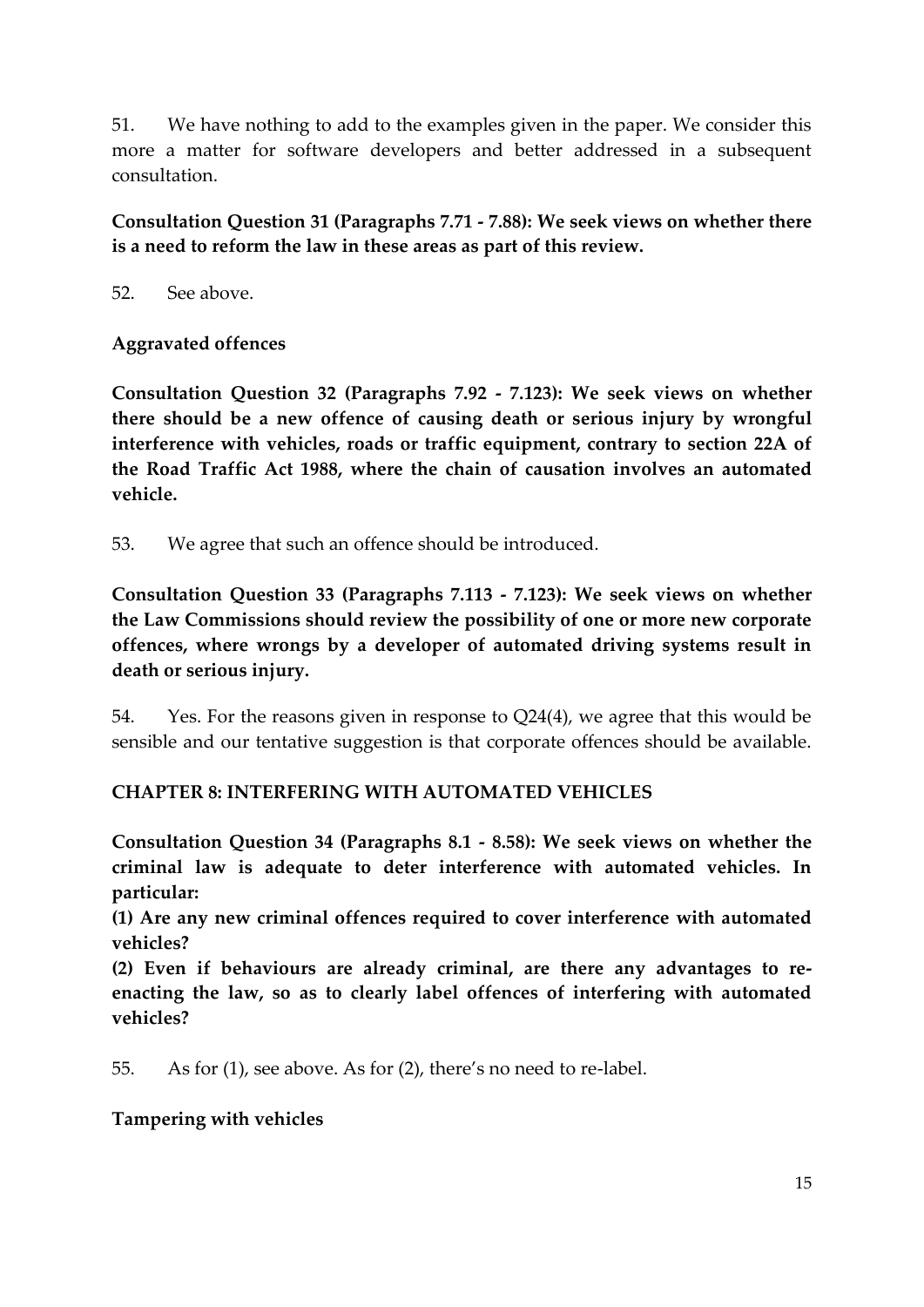**Consultation Question 35 (Paragraphs 8.28 - 8.31): Under section 25 of the Road Traffic Act 1988, it is an offence to tamper with a vehicle's brakes "or other mechanism" without lawful authority or reasonable cause. Is it necessary to clarify that "other mechanism" includes sensors?**

56. No, "mechanism" will no doubt be interpreted to include sensors.

#### **Unauthorised vehicle taking**

**Consultation Question 36 (Paragraphs 8.32 - 8.39): In England and Wales, section 12 of the Theft Act 1968 covers "joyriding" or taking a conveyance without authority, but does not apply to vehicles which cannot carry a person. This contrasts with the law in Scotland, where the offence of taking and driving away without consent applies to any motor vehicle. Should section 12 of the Theft Act 1968 be extended to any motor vehicle, even those without driving seats?**

57. Yes, section 12 should be amended to explicitly apply to automated vehicles.

**Causing danger to road users** 

**Consultation Question 37 (Paragraphs 8.6 - 8.12): In England and Wales, section 22A(1) of the Road Traffic Act 1988 covers a broad range of interference with vehicles or traffic signs in a way which is obviously dangerous. In Scotland, section 100 of the Roads (Scotland) Act 1984 covers depositing anything a road, or inscribing or affixing something on a traffic sign. However, it does not cover interfering with other vehicles or moving traffic signs, even if this would raise safety concerns. Should section 22A of the Road Traffic Act 1988 be extended to Scotland?**

58. Yes.

# **CHAPTER 9: "MACHINE FACTORS" – ADAPTING ROAD RULES FOR ARTIFICIAL INTELLIGENCE DECISION-MAKING**

**Should automated vehicles ever mount the pavement?** 

**Consultation Question 39 (Paragraphs 9.6 - 9.37): We seek views on whether a highly automated vehicle should be programmed so as to allow it to mount the pavement if necessary:** 

- **(1) to avoid collisions;**
- **(2) to allow emergency vehicles to pass;**
- **(3) to enable traffic flow;**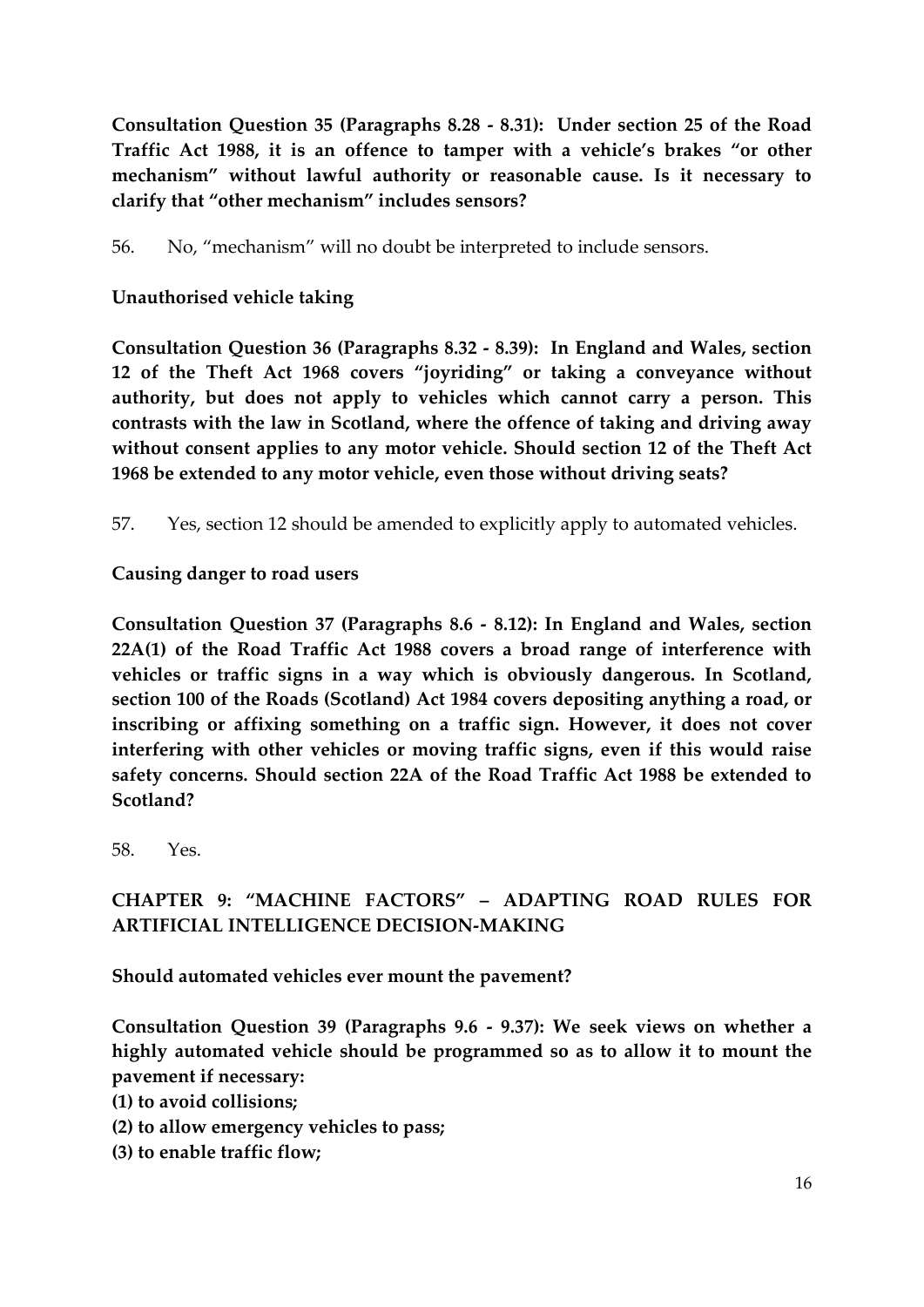#### **(4) in any other circumstances?**

**Consultation Question 40 (Paragraphs 9.6 - 9.37): We seek views on whether it would be acceptable for a highly automated vehicle to be programmed never to mount the pavement.** 

**Consultation Question 39: Should highly automated vehicles ever exceed speed limits?** 

**Consultation Question 41 (Paragraphs 9.40 - 9.47): We seek views on whether there are any circumstances in which an automated driving system should be permitted to exceed the speed limit within current accepted tolerances.**

59. Questions 39 – 41. See response to Q42.

## **Edging through pedestrians**

**Consultation Question 42 (Paragraphs 9.49 - 9.55): We seek views on whether it would ever be acceptable for a highly automated vehicle to be programmed to "edge through" pedestrians, so that a pedestrian who does not move faces some chance of being injured. If so, what could be done to ensure that this is done only in appropriate circumstances?**

60. 'Our tentative view is that as far as coding technology will permit automated and driven vehicles should be treated consistently. If it is possible the same tolerances (exceptions to the letter of the law) should be afforded to automated vehicles as to driven vehicles. We appreciate that there are many scenarios and that this might be difficult to achieve in practical terms, particularly when concerning edging through pedestrians. We appreciate that policy and ethical issues will also inform this and hope to have the opportunity to respond more fully at later stages of the process.

#### **Avoiding bias in the behaviour of automated driving systems**

**Consultation Question 43 (Paragraphs 9.68 - 9.74): To reduce the risk of bias in the behaviours of automated driving systems, should there be audits of datasets used to train automated driving systems?**

61. Yes. See response to Q. 44.

## **Transparency**